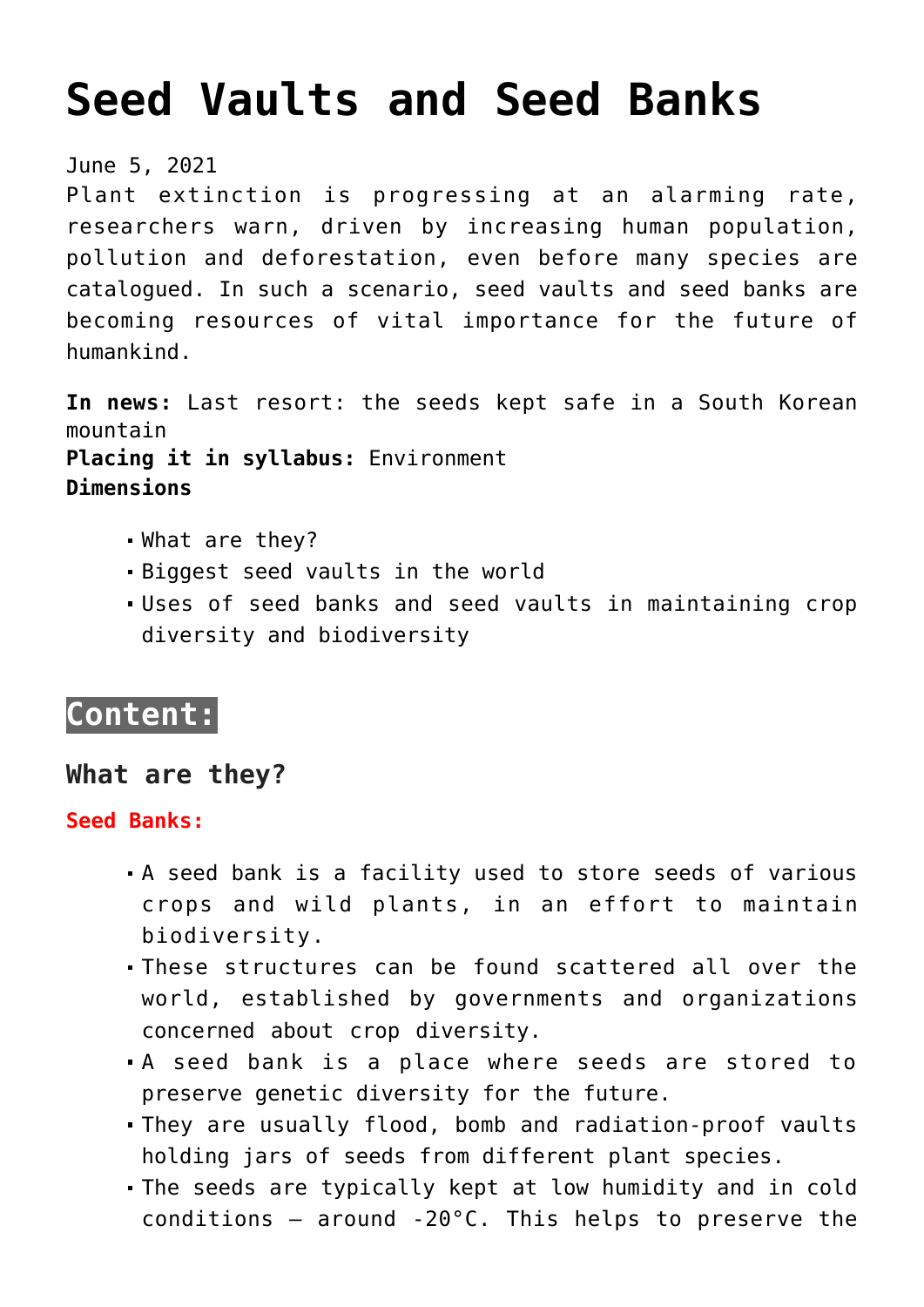seeds, ensuring they can still grow when they are needed later.

- In seed banks, samples stored can be regularly withdrawn for various purposes
- There are more than 1,000 seed banks located all over the world.
- The **Vavilov Institute of Plant Industry** was established in 1894 in St. Petersburg, Russia, and is the oldest seed bank in the world.

**Seed Vault:**

- While those seed banks are great sources of seed samples, they're also vulnerable to the same types of disasters they're meant to protect seeds from.
- Natural disasters, wars, and even breakdowns in machinery, such as refrigerators, could wipe out the stored seed samples.
- **A Seed Vault provides long-term storage of duplicates of seeds conserved** in genebanks and seed banks around the world.
- The Seed Vault's value is considered to lie in **providing back-up** to individual collections in the event that the original samples, and their duplicates in conventional genebanks, are lost due to natural disasters, human conflict, changing policies, mismanagement, or any other circumstances.
- Deposits in seed vaults are meant to be permanent, with use intended only as a last resort to prevent extinction.

#### **How are seeds stored in Seed Banks used?**

- Seeds stored at the bank may be owned by the collectors or the curators, and the owner will have the final say on the use of the seeds.
- Some banks only store seeds related to agricultural crops as insurance against genetic loss in our food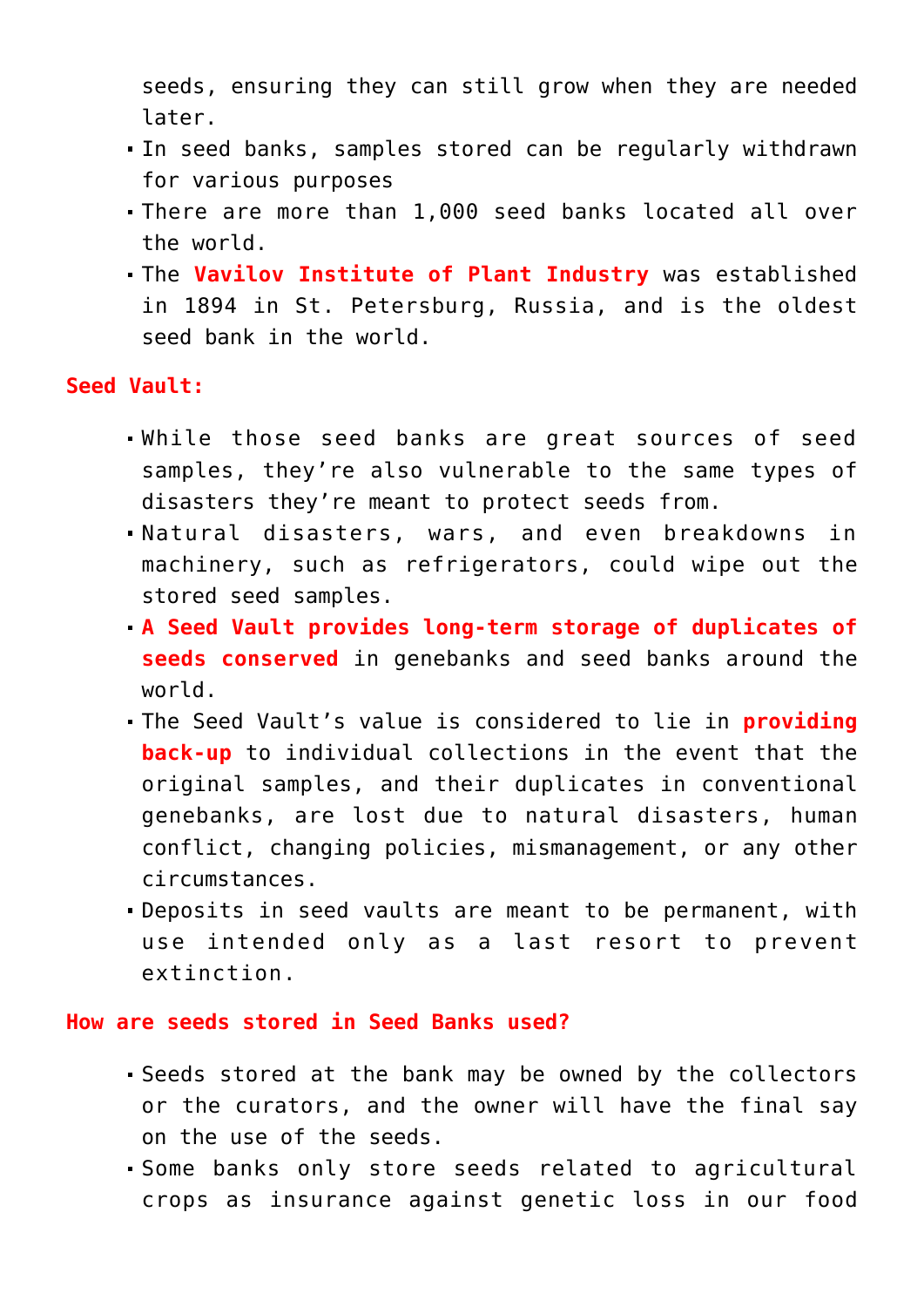varieties. Others only hold seeds from rare species and may be very selective on how these seeds are used.

Or they might hold many seeds for various purposes, from restocking populations to research projects and plant breeding programmes.

#### **Example:**

- The clover glycine (Glycine latrobeana) is a rare herb native to Australia.
- In 2007, around 1,200 seeds were sent to the UK for storage at the Millenium Seed Bank.
- When bushfires destroyed a major habitat for the small plant in early 2020, the seed bank was able to send 250 seeds back to Australia to help them reestablish in the wild again.



# **Locating Svalbard:**

- Svalbard is the Norwegian archipelago halfway between the Northern pole and Mainland Norway.
- This location is in many ways perfect for the world's seed backup.
- Norway is a quiet and safe corner at the top of the world, and a long distance from the seed vaults housing the original collections, which are mostly located in the Southern regions.
- Even though Svalbard is affected by global warming, it is still expected to remain one of the world's coldest places.
- The seeds are placed in the chambers inside the frozen mountain and artificial cooling plants keep the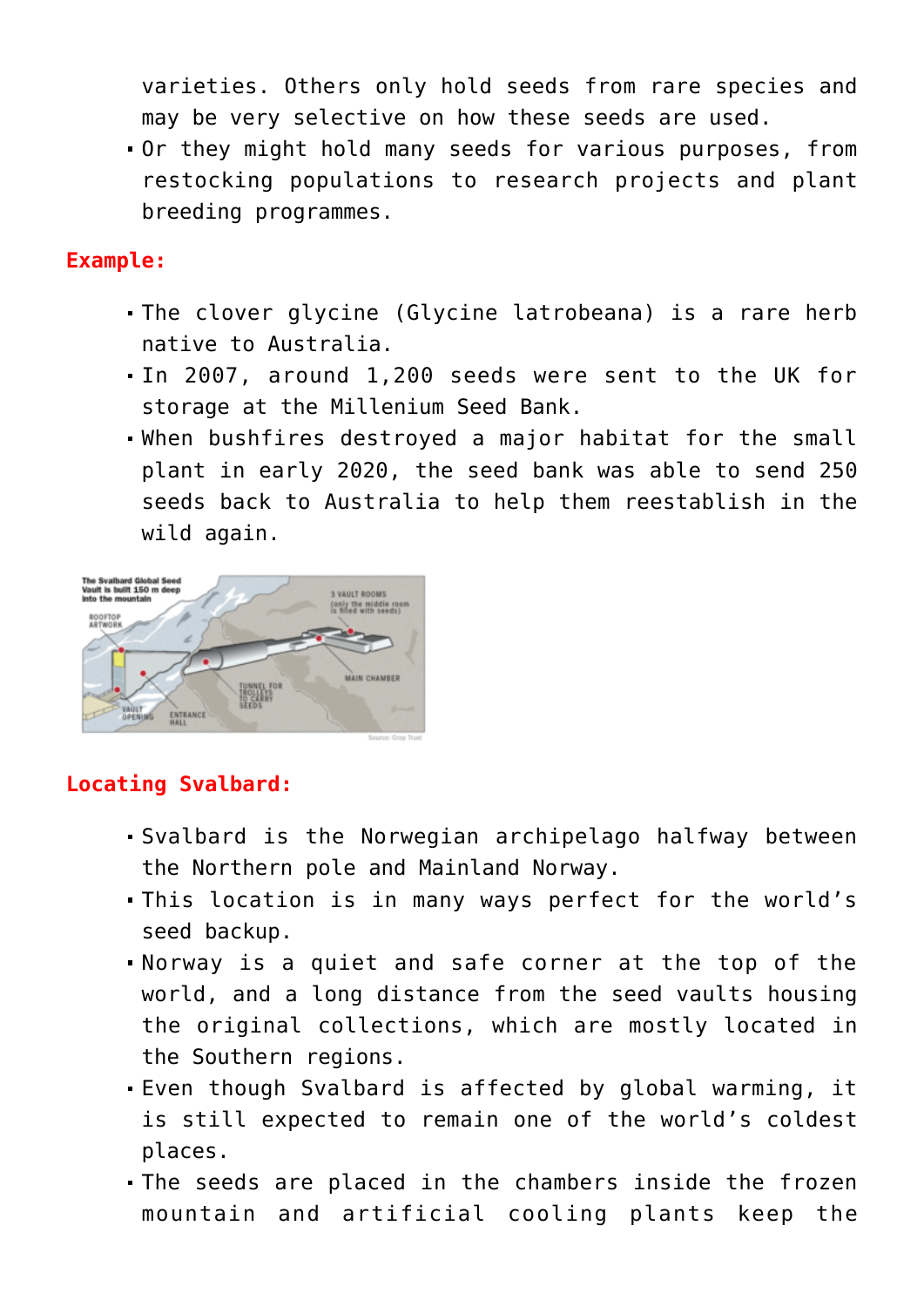temperatures at a constant minus 18C.

The permafrost in the mountains surrounding the Seed Vault is certain to keep the seeds cold for a long time, even in the event of no artificial cooling.

### **The Arctic World Archive:**

It's located near to the Svalbard Global Seed Vault.

It aims to **preserve data** for the world's governments and private institutions

#### *Baekdudaegan National Arboretum Seed Vault Centre:*

- It is located in the southeastern mountainous county of Bonghwa in **South Korea**
- The vault's samples are largely of flora from the Korean peninsula and its space is available to other countries also.
- It has a maximum capacity to store two million seeds.
- Currently, it preserves nearly 100,000 seeds from 4,751 different wild plant species to ensure they are not lost to "apocalyptic events"
- The vault is designated as a security installation by **South Korea's National Intelligence Service**
- The facility was built in the "safest spot" in South Korea and is designed to withstand a 6.9-magnitude earthquake and even an atomic strike.
- It's geographically very safe and is constructed in a 46 metre-deep underground tunnel to ensure it's safe from war and nuclear threats.

Uses of seed banks and seed vaults in maintaining crop diversity and biodiversity:

# *Saving Plant Species from Extinction:*

- Globally, it's estimated that 40% of plant species are vulnerable to extinction.
- Plants are under threat from many factors, including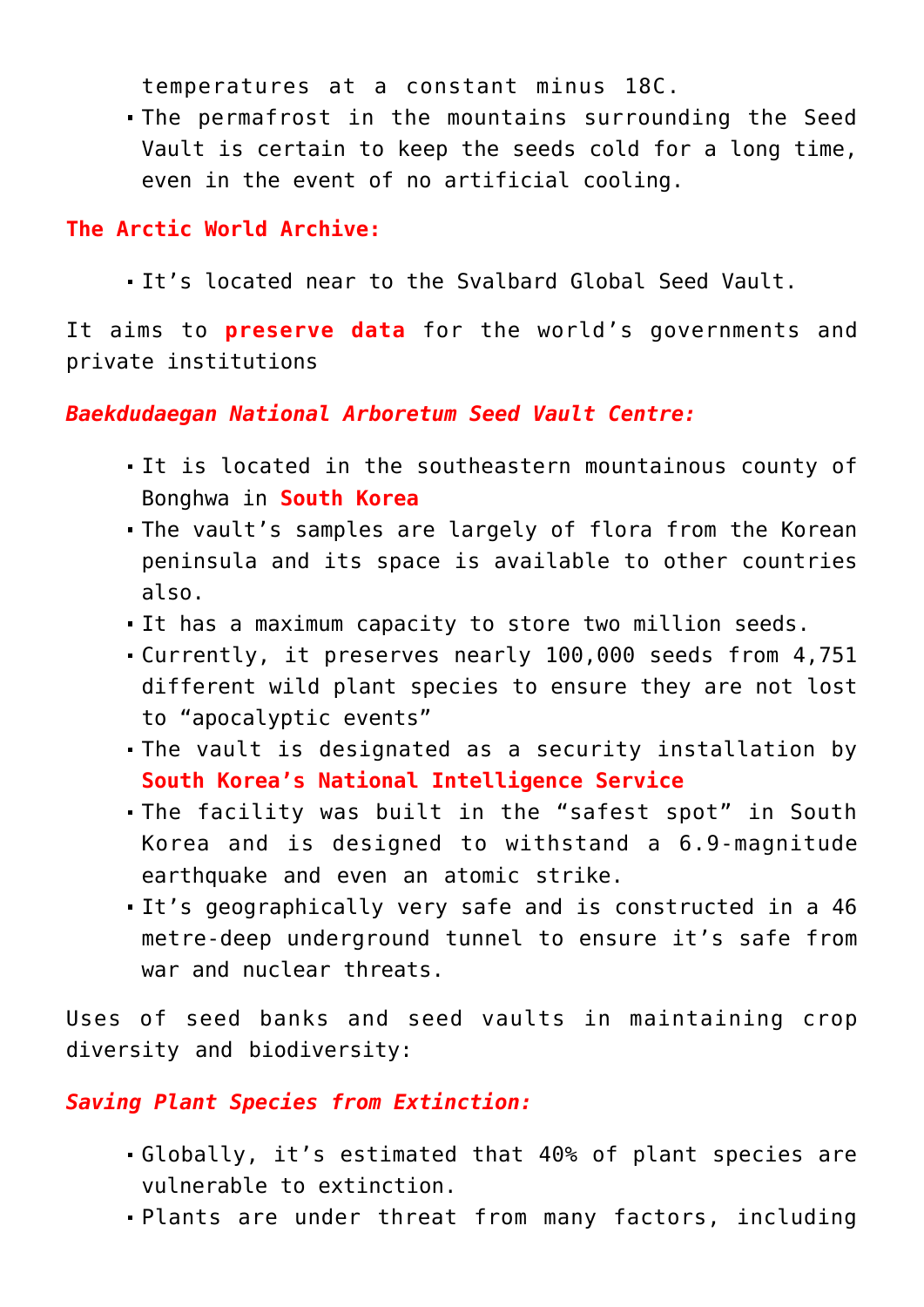habitat loss, climate change, pollution, pests and diseases.

- The rate of their impact is also increasing, leading to an ever-greater risk of an incremental and catastrophic loss. We are potentially losing plants faster than we are discovering them.
- A seed bank is a form of insurance, a way of maximising the number of plant species we can save from this fate.

#### *Store of Crop Genetic Variations:*

- A seed bank is established to save samples of crop variations, so that they do not disappear forever. These variations make the plants more drought tolerant, frost resistant, nutritionally valuable, or easy to harvest.
- A crop could be highly vulnerable if one variety was heavily cultivated.
- A disease which evolved to attack the crop could devastate stocks worldwide if farmers all grew the same variety.
- If a seed bank had not been established, the crop might actually disappear, because no new plants could be grown.

### *Preserving regional heritage:*

- A seed bank also preserves important pieces of regional heritage, such as rare and unusual crop varieties which are not viable commercially.
- A growing number of crops are cultivated for size, ease of harvesting, and shipping ability, at the cost of biodiversity and taste.
- A seed receptacle preserves antique varieties of a crop, and many biodiversity organizations also encourage farmers to grow heritage and heirloom crops on parts of the farms so that they do not die out.

#### *Ensuring Human Survival:*